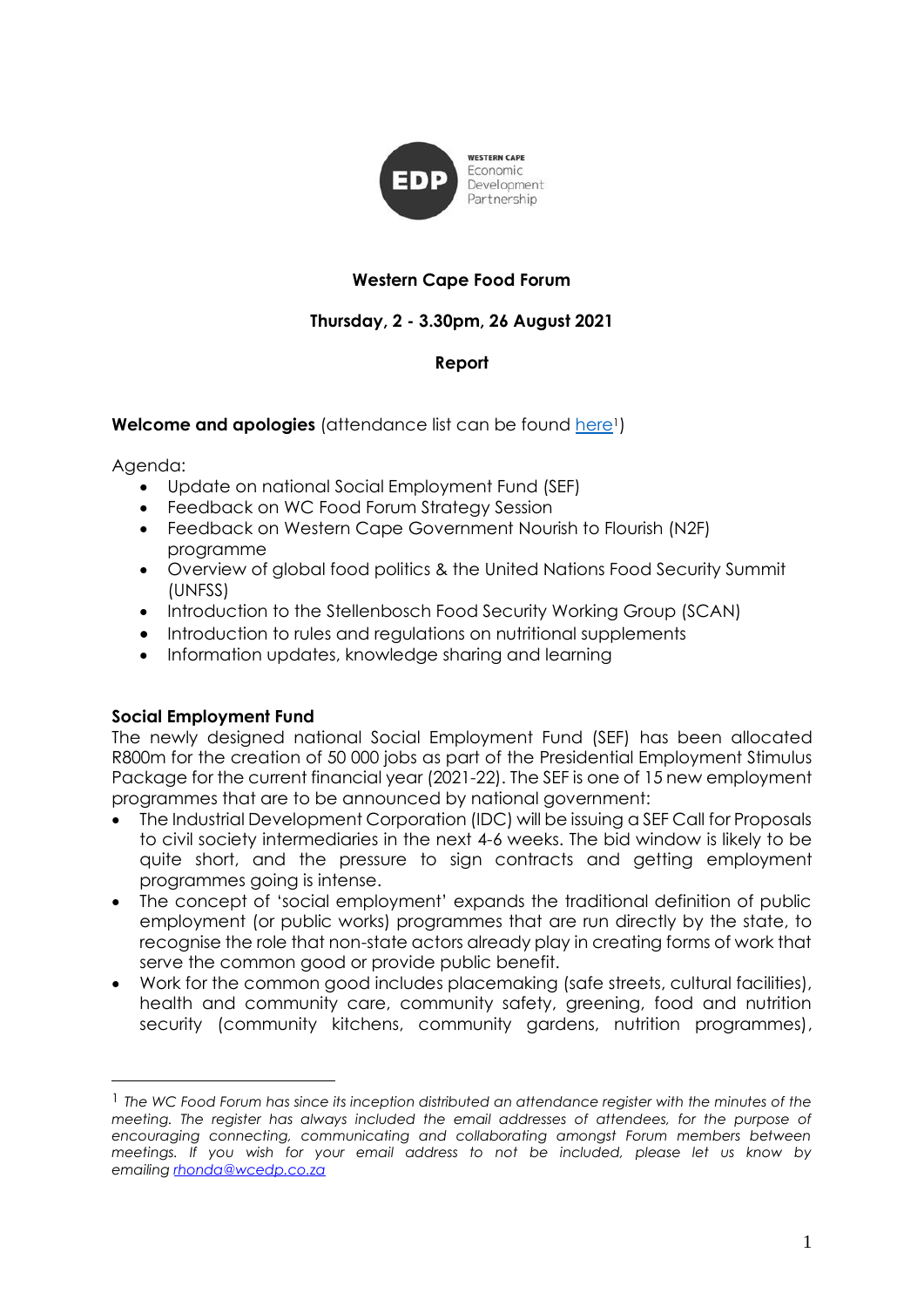education support and ECDs, youth support, digital inclusion, community and public art, informal settlement upgrading, etc.

- The Fund will support a total of 100 days per annum per person. The allocation of this time is flexible depending on the needs of a given organisation: e.g. it can be broken into half days or aggregated month.
- A minimum of 80% of the costs of approved contracts must go to wage costs. The allocation of non-wage costs will vary by programme but should cover inter alia the programme management fees of the implementing agent, protective gear where required, tools and materials, and training and technical support costs.
- The application process is likely to in two phases: 1) proof of concept, and, then, only if successful, 2) compliance paperwork, to relieve administrative burden on CSOs.
- A digital payment and reporting system will be utilised.
- One of the bid requirements will be **scale**, i.e., a minimum of 1000 jobs per programme. This means that those applying for funding will need to consider forming coalitions and partnerships:
	- i) With other intermediaries,
	- ii) With smaller grassroots organisations involved in social value work
	- iii) Across different sectors and themes
	- iv) Across different geographies, e.g., urban and rural.
- A formal announcement will likely be made in the coming days. In the meantime, any organisations interested in taking this discussion further and gearing up to consider bidding to please [let EDP](mailto:rhonda@wcedp.co.za?subject=Interested%20in%20the%20SEF%20discussion) know. If there is sufficient interest, we can convene a separate discussion to get into the detail. We will reach out to involve CSOs beyond the food and nutrition sector: ECDs, public space, clean up campaigns, community safety, etc.

### **Feedback on Food Forum Strategy Session (19 August).**

- Read meeting report [here;](/Users/marcelaguerrerocasas/OneDrive%20-%20WCEDP/Food%20Programme/Food%20Forum/here) and feedback on the session [here.](https://drive.google.com/file/d/1XMqYLFe5O-vhN9uRlIOZIRf4rpLMgouR/view?usp=sharing)
- The workshop agreed to propose that the Food Forum in its next phase focus on collaborating around the theme of **Local Production for Local Consumption**:
	- i) Promoting short food supply chains. These are supply chains involving fewer intermediaries, committed to cooperation, local economic development, and maintaining close geographical and social relations between food producers, processors and consumers. It is one of the ways to drive change in the food system.
	- ii) A short food supply chain is based on geographic proximity (shorter physical distances), social proximity (direct connections between producers and consumers, connection with local food traditions and identities), and economic proximity (exchanges through different types of markets, money circulation, local governance), and can generate social, environmental, and economic benefits.
	- iii) There are many different ways to mobilise, organise, educate and build relationships: e.g., farmer's markets, community-supported agriculture, consumer cooperatives, food hubs, box schemes, on farm selling, internet sales, business cooperatives, grow your own initiatives, etc.
	- iv) There is an opportunity to reach out to and engage with stakeholders in different parts of the regional food system:
		- (1) Local small-scale producers and farmers, processors, manufacturers
		- (2) Informal food traders and vendors
		- (3) Food waste and composting initiatives
		- (4) Food nutritionists and health workers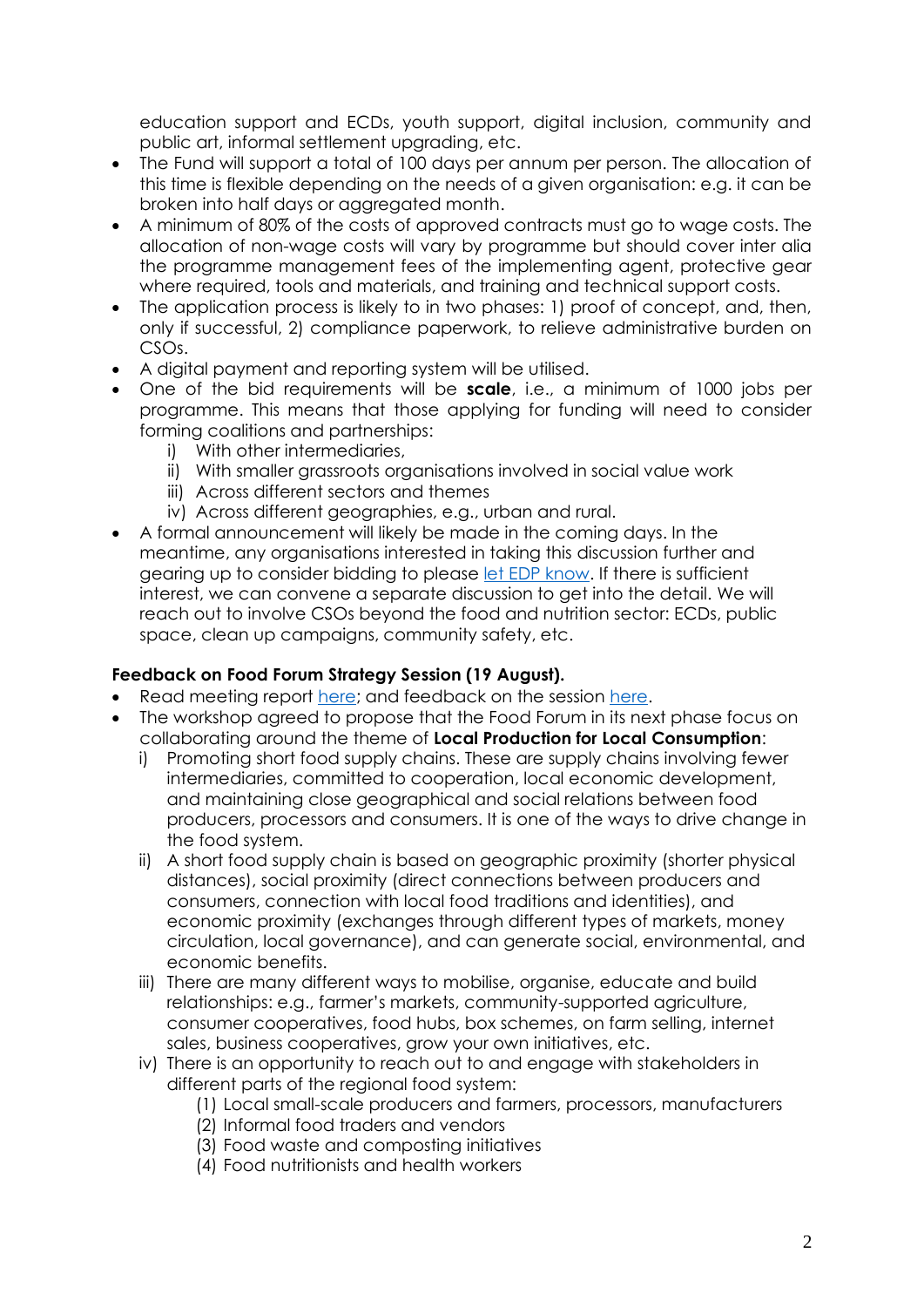- (5) Organisers of neighbourhood markets
- (6) Institutions that need food: kitchens, shelters, ECDs, schools, canteens
- (7) Promoters of local food culture and identity
- (8) Campaigners for better management of natural resources and biodiversity protection, etc.
- In other words, an **inclusive, integrated and cross-cutting approach**.
- v) This implies reaching out to include groups and organisations that are currently not involved in the Food Forum.
- vi) Further strategy sessions will be convened to develop the strategy in more detail:
	- (1) Goals we want to achieve together (areas of focus, themes, common agenda)
	- (2) Activities to achieve the goals (action at different scales, and time periods)
	- (3) Resources to give effect to the activities (realistic, effective change)
	- (4) Appropriate structures to sustain the activities (mobilising, organising, implementing, collaborating, decision making, knowledge sharing, learning, communicating).
- Nazeer Sonday from the Philippi Horticultural Area (PHA) Food and Farming Campaign highlighted there is a need to Invite others to broaden the discussion in the forum and deepen the goal of local production for local consumption; namely, farmers are not represented, particularly black small farmers. He also highlighted the need to incorporate issues of peri-urban farmland protection and small farmer development to create farmer enterprises and jobs while improving food insecurity. There will be an input on the role of the PHA at the next Food forum.
- The issue of what 'local' means was raised as everyone agreed this is not only about geographic proximity but also in terms of social networks and resilience. It was acknowledged that the forum must establish what 'local' means in practical terms for the Western Cape region. It will be necessary to interpret 'local' to mean organising at different scales at the same time.
- It was also highlighted that understanding the politics and economics that shape the system and potential change is critical in determining how to intervene.
- Rotary runs a bi-monthly webinar series on garden techniques for all scales. There was a suggestion to find ways to share this knowledge more broadly and to explore potential for work to be funded by the Rotary International Foundation.
- The forum agreed to focus on local production for local consumption as part of Phase 3 of the forum and to invite others who fall under this banner (e.g. informal food vendors, nutritionists, agri-tech, etc.). This will entail an iterative process.
- Local production for local consumption will remain a **standing agenda item** in each Forum meeting to help build knowledge and a collective strategy.

## **Feedback on WCG Nourish to Flourish (N2F)**

- On 19 August, the N2F working group held a meeting where discussions were held about the progress on the 3 pilot sites (Langa, Worcester/ Breede Valley and Knysna/ Garden Route) as well as plans around collection of data; particularly to connect and actively work with different partners to make sense of data and to be proactive in working with different issues.
- Background to WCG's work on food and nutrition: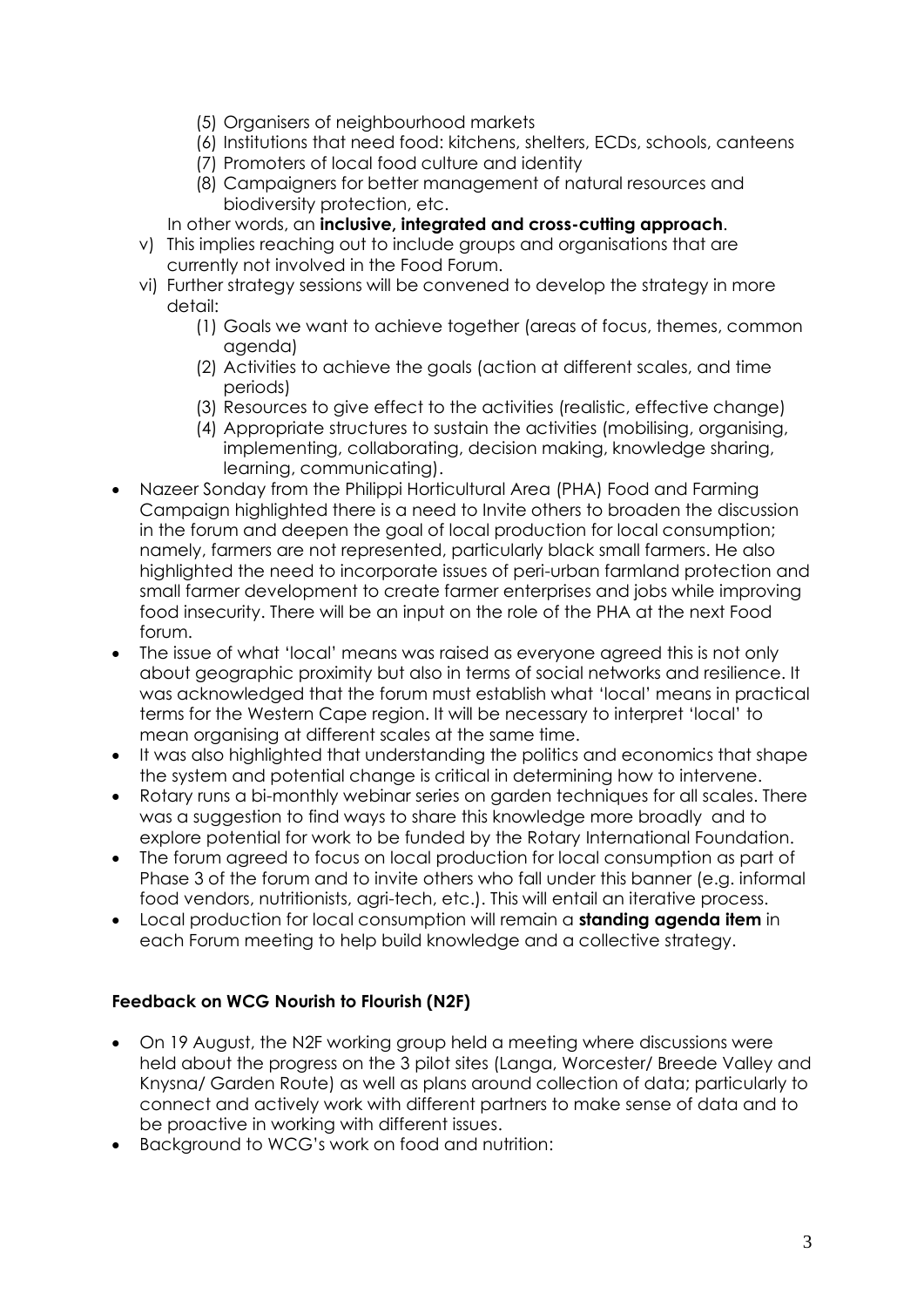- i) WCG Wellbeing Focus as part of Provincial Recovery Plan: Strong foundations (First 1000 days and ECD); Wellbeing (nutrition, psycho-social support; Meeting basic needs (education, shelter food security); social cohesion (youth, volunteerism, safety, jobs)
- ii) N2F programme part of Wellbeing Focus.
	- (1) Goal: Better food and nutrition security
	- (2) Strategy; Focus on 3 issues: Improving nutrition in children under 5; Support for local food and farming initiatives; Food data for improved decision-making
	- (3) Approach: Create enabling and supportive environment for local initiatives; mobilise across 10 WCG departments and local government
	- (4) Test approach in 3 areas: Langa; Worcester/ Breede Valley; Knysna
- The Breede Valley Young Child Forum held a meeting in Worcester on 25 August where there is a lot of great work going on in local communities around children and nutrition. The ECDs in Breede Valley are very keen to be involved more directly in food and nutrition issues, especially food gardens, and want to connect with both the WC Food Forum and WCG N2F. A key challenge is to find ways to improve their relationship with government (all spheres), and to get integrated support in terms of food growing, particularly, access to land, water, equipment, seeds, and training on how to sustain food gardens and to cook selfgrown food in more nutritious ways.
- A suggestion was made to ensure programmes that focus on pregnant and lactating women are incorporated in WCG's efforts.

# **Global food politics & the United Nations Food Security Summit (UNFSS):** An

introduction by Jane Battersby, African Centre for Cities (ACC)



- UN Food Summit culminates in a digital discussion on 23 September. Its aim is "to deliver progress on all 17 of the SDGs through a food systems approach, leveraging the interconnectedness of food systems to global challenges such as hunger, climate change, poverty and inequality."
- They identified 5 action tracks
	- 1. Ensuring access to safe and nutrition food
	- 2. Shift to sustainable consumption patterns
	- 3. Boost nature positive production
	- 4. Advance equitable livelihoods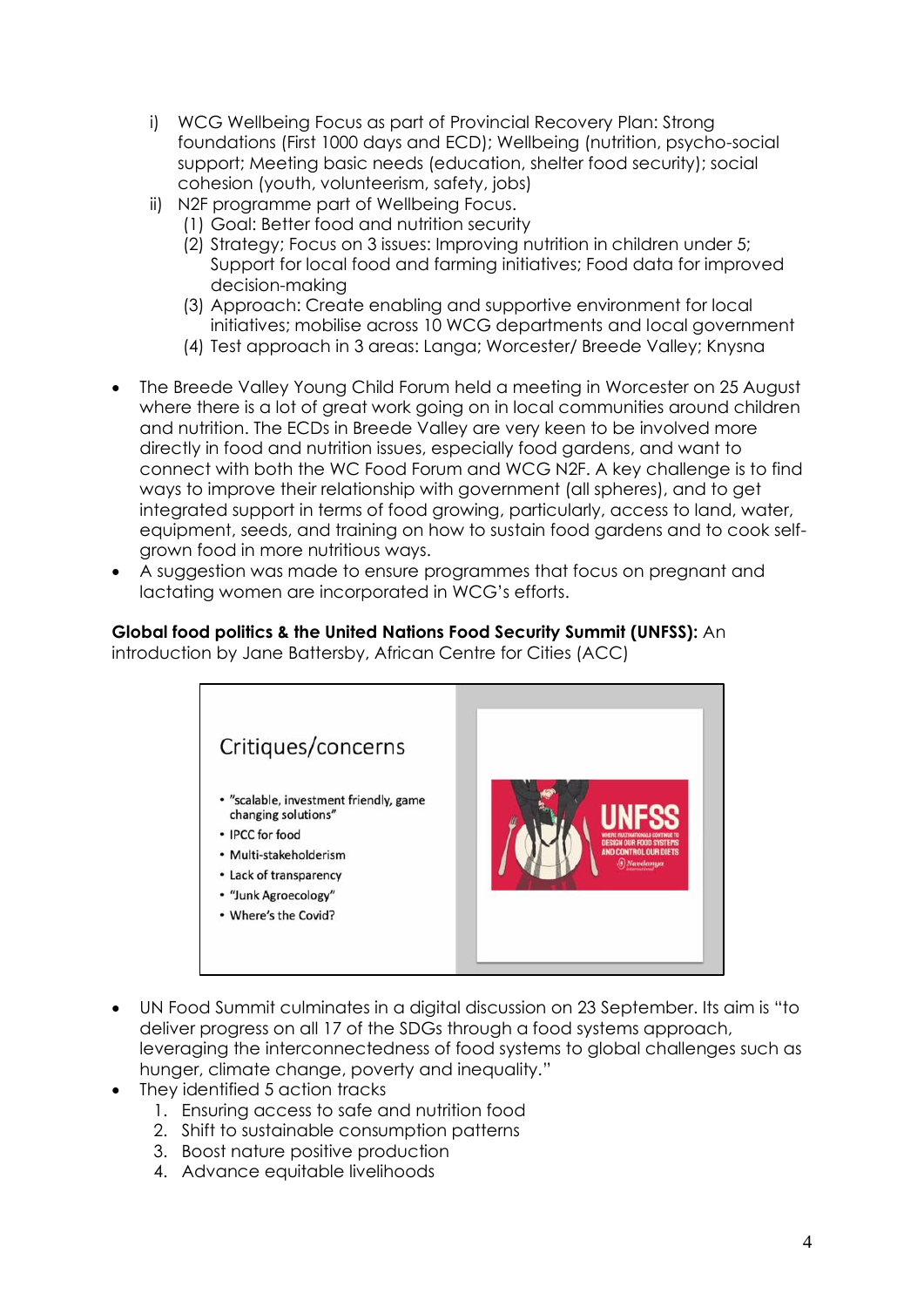- 5. Build resilience to vulnerabilities shocks and stresses
- Ideas were collected and a network of champions established who are in charge of taking outputs forward; all has been done without transparency
- There has been push back about: how it is mediated, who is missing, promoting a particular agenda of 'junk agroecology' and Covid being omitted.
- For SA, this means the framing has been centered on the principle of private public partnerships for food solutions. In the Western Cape the focus almost exclusively on large commercial agriculture. The tensions and contestations that are globally apparent are also reflected locally, making it difficult to achieve a shared vision, common agenda and joint action in the food and nutrition system.
- The full presentation including Jane's personal position on this subject can be found [here.](https://docs.google.com/presentation/d/1MxQ0hzc6bf6STwtmIqL8PJFgzQFJo6Kw/edit?usp=sharing&ouid=114253026864127630125&rtpof=true&sd=true)

**Stellenbosch Food Security Working Group**, Marli Goussard and Rhoda Malgas, Stellenbosch Civil Advocacy Network (SCAN)

- SCAN is a local network largely made up of civil society and includes the municipality, Stellenbosch university, and 60 NGOs out of 100 in town. In 2020 working groups were created around economic inclusion, substance abuse, education (ECDs and after school), youth, etc.
- When Covid started, the focus shifted to food relief and then to food security.
- In October 2020 people came together to look at the food system in Stellenbosch and started to map it.
- Local focus is key to the process and SCAN is keen to explore what this means at a small scale (e.g., local farmers selling to NGOs who receive international funding and can afford paying a small premium for instance).
- Through a research process aiming to answer what the food system looks like, it became clear that food needs and food responses were varied.
- The network used FAO's [City Region Food Systems tool](http://www.fao.org/3/i4789e/i4789e.pdf) to map the system.
- Information has been gathered on what people collect, food choices, access to farmers, farms, land uses, etc.
- Research also identified other issues related to food sources, role of donors, external limitations (storage, energy, etc.)
- One of the unintended consequences is that people got to know neighbours and NGOs were able to identify vulnerable households.
- Rhoda's presentation can be found [here.](https://drive.google.com/file/d/1rykUeHRq-Ef3503035VfyfAqTsSARxJP/view?usp=sharing)

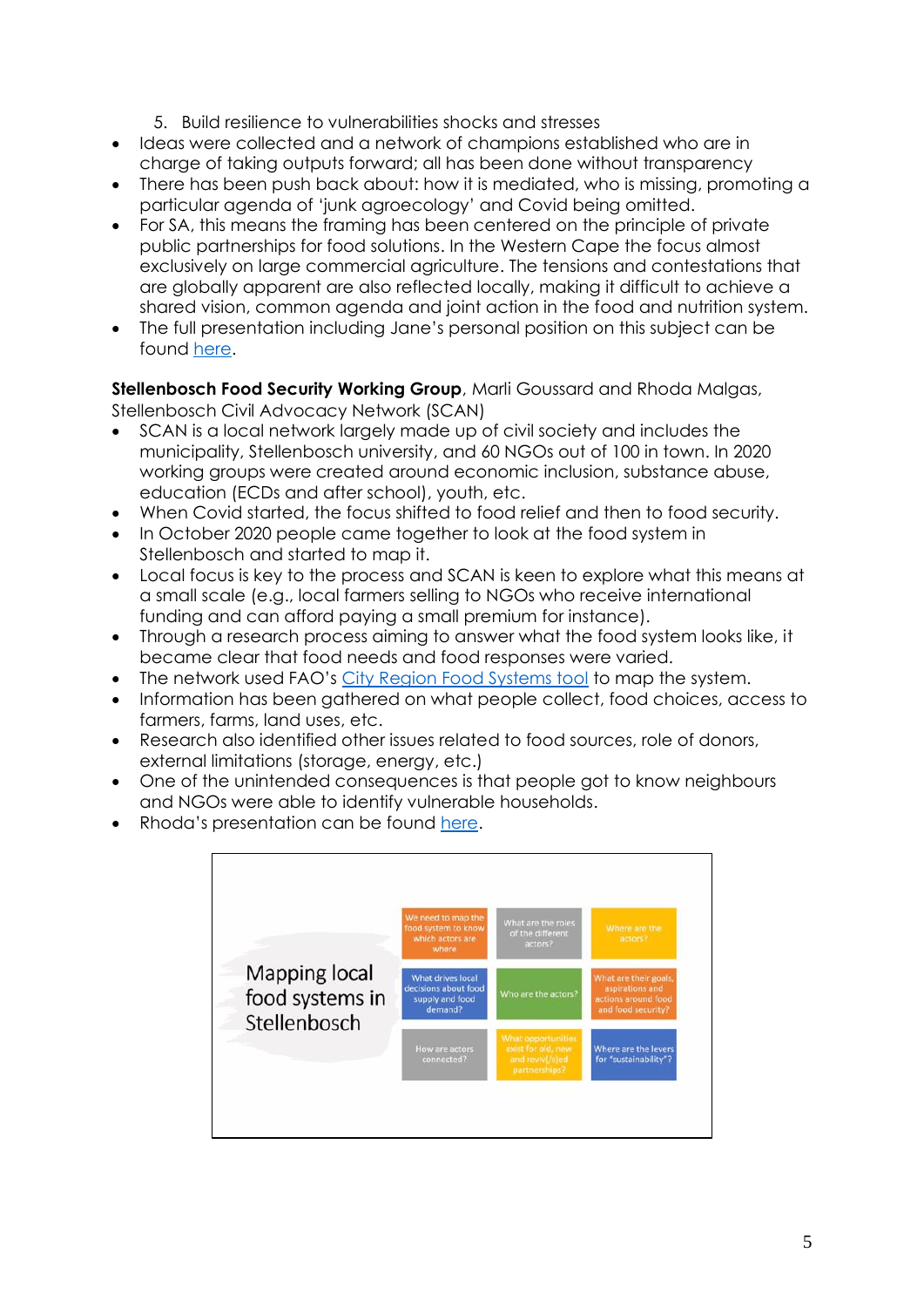### **Rules and regulations on nutritional supplements**, Lori Lake and Nicolette Henney

- Regulation 991 is about preventing the inappropriate and unethical marketing of breast milk substitutes. Critiques of formula include - price, hygiene requirements, artificial ingredients introduced into children's diets.
- South Africa has one of the lowest rates of exclusive breastfeeding [in the](https://theconversation.com/why-many-south-african-mothers-give-up-breastfeeding-their-babies-so-soon-145557)  [continent and world.](https://theconversation.com/why-many-south-african-mothers-give-up-breastfeeding-their-babies-so-soon-145557) Despite this, companies like Nestle have plans to try to keep expanding into the global south.



- Regulation 991 was passed in 2012 it states that there is no marketing or promotion for formulas, liquid or powered milk for children or milk substitutes or promotion through healthcare personnel.
- News24 was advertising a Nestle branded and sponsored mum and child forum/ stokvel to teach people about nutritional needs of new-borns and toddlers, they included brand ambassadors and co-opted a professional nurse and academic at the University of Joburg to be part of the panel - this was alarming to the nutrition community because it violated Regulation 991 in a number of ways (See [Nestle violates SA law](https://www.dailymaverick.co.za/article/2021-08-12-nutrition-activists-urge-nestle-to-cancel-free-stokvel-mom-and-child-forum-saying-it-violates-sa-regulations/) for more details).
- Nestle contested that they did nothing wrong, DoH said they would have violated Regulation 991 and the event was cancelled.
- If you see or hear of any potential violations, send them to Nicolette who corresponds with the national organization to help enforce Regulation 991 - [Nicolette.Henney@westerncape.gov.za.](mailto:Nicolette.Henney@westerncape.gov.za)

### **Information updates, knowledge sharing and learning**

### **Living Soils Community Learning Farm, Erica Inches, CTTFGI**

The different Nematodes and effect on plants and how to resolve an over population without using poisons is incredibly valuable information. The test results showing soil health and where soil components are out of balance was very insightful. Marigolds and more brown dry stuff is needed. Dry out and shred those leaves instead of sending it to landfill but make sure it is not diseased. When in doubt burn it! The recording of this workshop is loaded to Food Grower's Initiative YouTube channel [here.](https://youtu.be/IJ06r-7zUz8) The presentation, video, 'question and answer' chat, are loaded to google drive [here.](https://drive.google.com/drive/folders/1oNYrSfRCaer4NCGpAMwZTZFzQZ4UY3IB?usp=sharing)

**Food Dialogues 6 Sept to 14 Oct, 2021**, specifically 21-22 September and 14 October, Kurt Ackerman, South African Urban Food and Farming Trust. A flyer with details can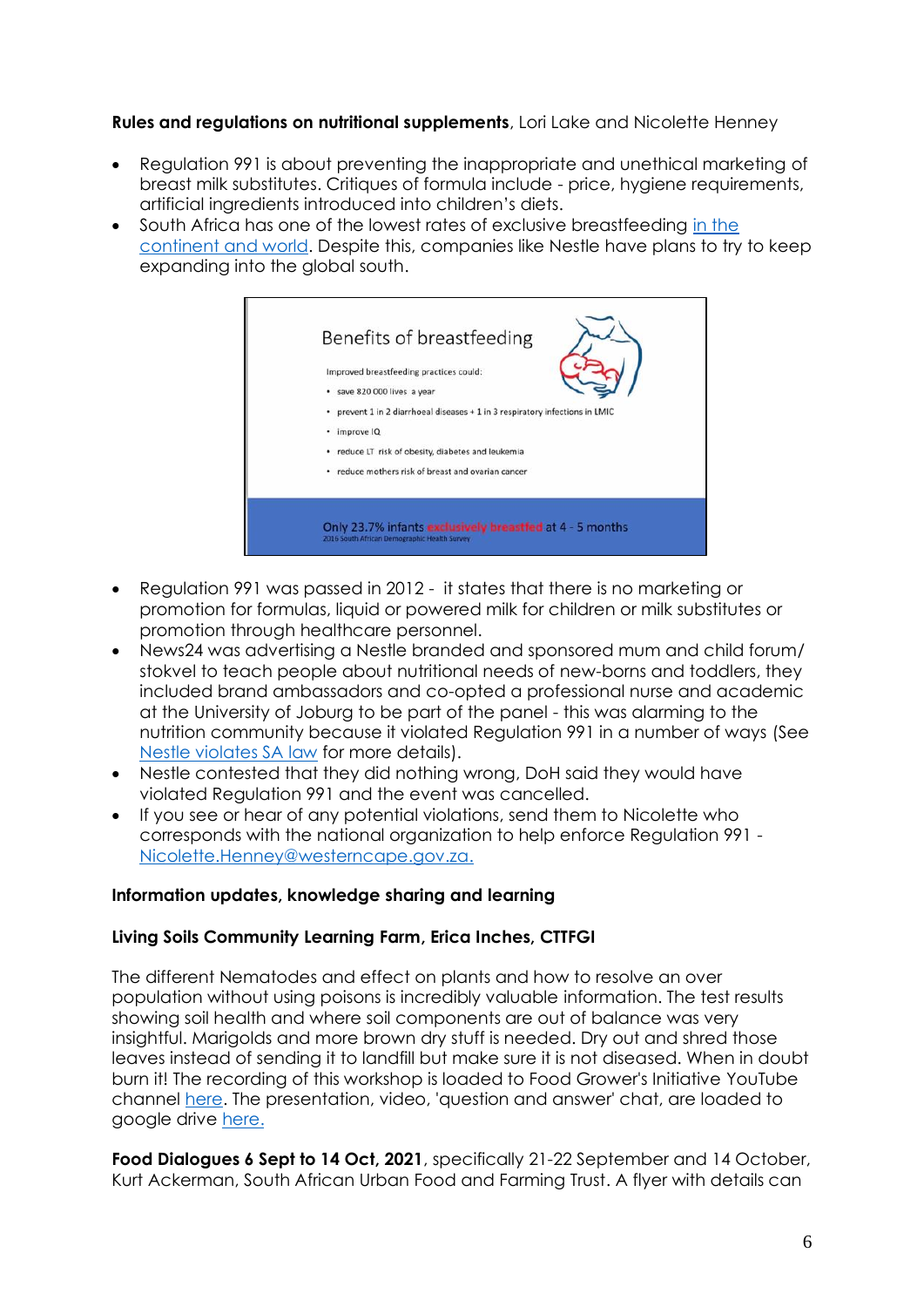be downloaded [here.](https://drive.google.com/file/d/1PkTL8PsfFJNekgg2N5Wv9UB1rjwpUUXT/view?usp=sharing) Registration (free) opens on 30 August; visit: <https://fairfood.org.za/food-dialogues/>



#### **Forthcoming [events:](https://docs.google.com/document/d/1-6H6X74neM5ddGisqZpO0xPqnyTkyR9xL8OqkIDQQ4o/edit)**

- Food Governance CoP webinar: Digital vouchers Learnings from the Covid19 humanitarian response, 31 August 2021: 10.00-12.00. Zoom meeting. Register [here](https://plaas.us18.list-manage.com/track/click?u=9501da252e3844f536cf67b8e&id=9ca554f71e&e=4e6f5b773d)**.**
- Craft & Design Institute (CDI) #cocreate Design Festival 2021, Access to food security, 22 September, register [here](https://www.quicket.co.za/events/147953-cocreatedesign-festival-2021/#/)**.**
- Food Governance CoP gathering: Promises and Pitfalls of Multi-Stakeholder Food Governance, forthcoming (date to be confirmed)
- Cape Town Together Dala Kitchen (more than a cookbook) book launch! When: Sat 28th August (10:00 - 12:30) Where: Gogo's Kitchen in Gugulethu (past event).



• Ladles of Love: This year, Ladles of Love will attempt to build the longest line of food cans and beat the current world record on 29 August at the V&A Waterfront. The lines in our soup kitchens continue to grow across Cape Town and we need to raise funds and food to meet the growing need. This year, we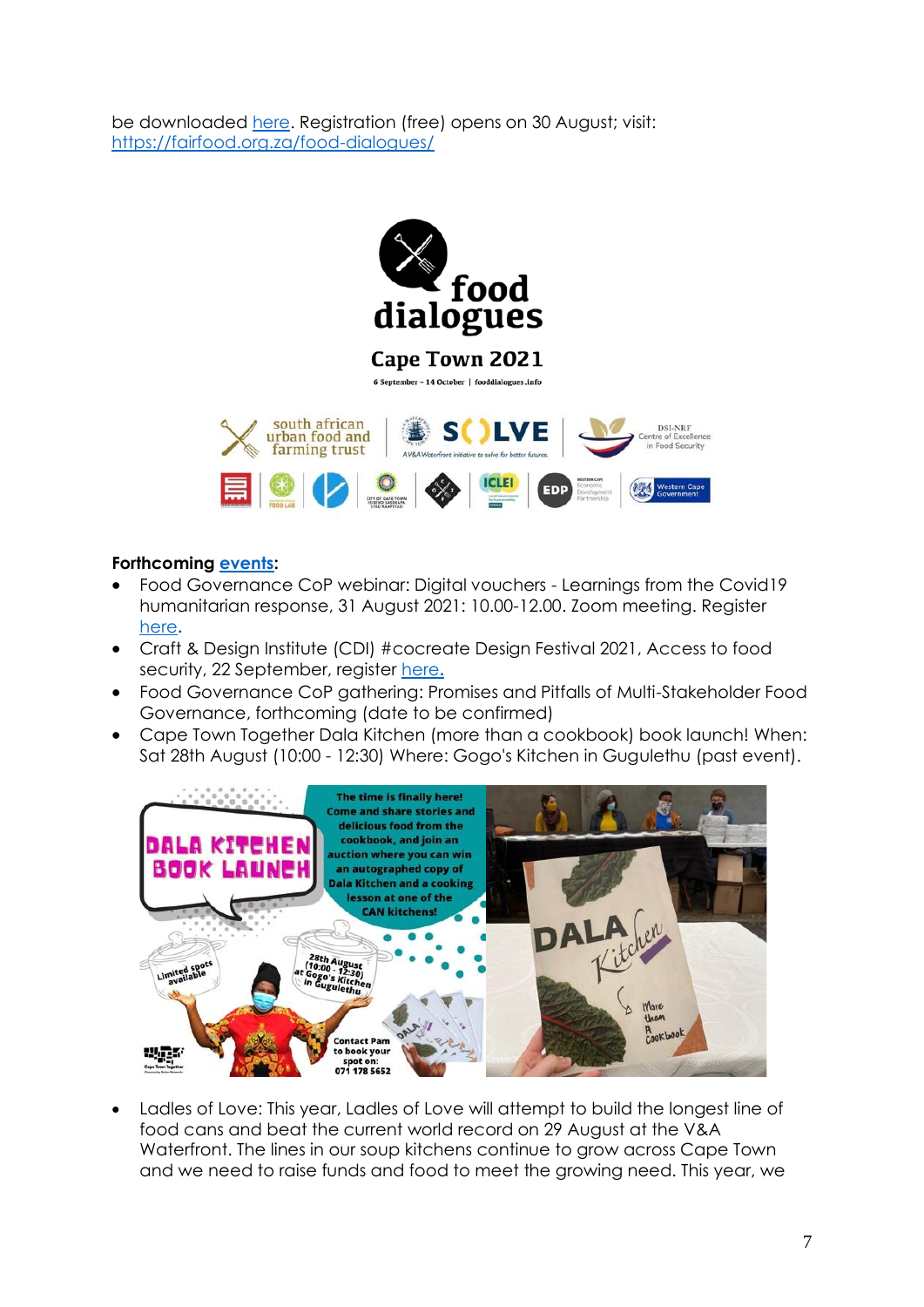invite you to help us build a 6,7 km line of food cans by raising 90 000 cans to donate to those in need while raising awareness of the hunger crisis in the Cape. So get your friends, family and colleggues together for some fun things to do in Cape Town on the 29 August between 9 am and 5 pm. – you can find more info on the Ladles [website.](https://ladlesoflove.org.za/)



• Regenerating South Africa [backabuddy campaign:](https://www.backabuddy.co.za/champion/project/gregory-henderson) 1000 000 BIOCHAR INDIGENOUS SEED BALL CHALLENGE. The Wild Food Revolution will be travelling through the 9 Biomes of South Africa in our Vintage 1980 Piaggio Tuk Tuk which will be used to transport our Biochar Seed Balls, these will be shot all around South Africa to regenerate Indigenous Landscapes through a soil improvement and indigenous seeds distribution method, a duo approach for double impact. Track our progress with Google Map and our snapshots per season to watch the regeneration process from all our efforts of these landscapes. Over the 3700km we have a goal of dispersing 1 000 000 Biochar Indigenous Seed Pods around the 9 Biomes of South Africa. You can help by purchasing a seed pod pack ONLINE which will help us get these seeds back to their home. These will be manufactured by the CTT Food Growers Initiative to aid in skill set development, indigenous species education and community expansion business models to ensure sustainability of this project and its ongoing process.

## **Food and nutrition articles and materials**

- Hunger is the story of our time [https://www.newframe.com/hunger-is-the-story-of](https://www.newframe.com/hunger-is-the-story-of-our-time/)[our-time/](https://www.newframe.com/hunger-is-the-story-of-our-time/)
- Thousands mobilize to call for food systems that empower people, not companies [https://www.csm4cfs.org/thousands-mobilize-to-call-for-food](https://www.csm4cfs.org/thousands-mobilize-to-call-for-food-systems-that-empower-people-not-companies/)[systems-that-empower-people-not-companies/](https://www.csm4cfs.org/thousands-mobilize-to-call-for-food-systems-that-empower-people-not-companies/)
- How to put women at the centre of Africa's food systems [https://theconversation.com/how-to-put-women-at-the-centre-of-africas-food](https://theconversation.com/how-to-put-women-at-the-centre-of-africas-food-systems-165972)[systems-165972](https://theconversation.com/how-to-put-women-at-the-centre-of-africas-food-systems-165972)
- "It's not really about the food" an analysis of women's position in urban food systems in South Africa, Master Thesis by Saskia Kronenberg [https://docs.google.com/document/d/1mWil5EO2H6GLkFnz\\_Z\\_hnualEG\\_oMyFQ/](https://docs.google.com/document/d/1mWil5EO2H6GLkFnz_Z_hnualEG_oMyFQ/edit?usp=sharing&ouid=113001897694218852389&rtpof=true&sd=true) [edit?usp=sharing&ouid=113001897694218852389&rtpof=true&sd=true](https://docs.google.com/document/d/1mWil5EO2H6GLkFnz_Z_hnualEG_oMyFQ/edit?usp=sharing&ouid=113001897694218852389&rtpof=true&sd=true)
- SA retailer calls on women-owned small businesses to join supply chain <https://www.food24.com/sa-retailer-calls-on-women-owned-small-businesses/>
- What's missing in South Africa's strategy to get breastfeeding levels up [https://theconversation.com/whats-missing-in-south-africas-strategy-to-get](https://theconversation.com/whats-missing-in-south-africas-strategy-to-get-breastfeeding-levels-up-165548)[breastfeeding-levels-up-165548](https://theconversation.com/whats-missing-in-south-africas-strategy-to-get-breastfeeding-levels-up-165548)